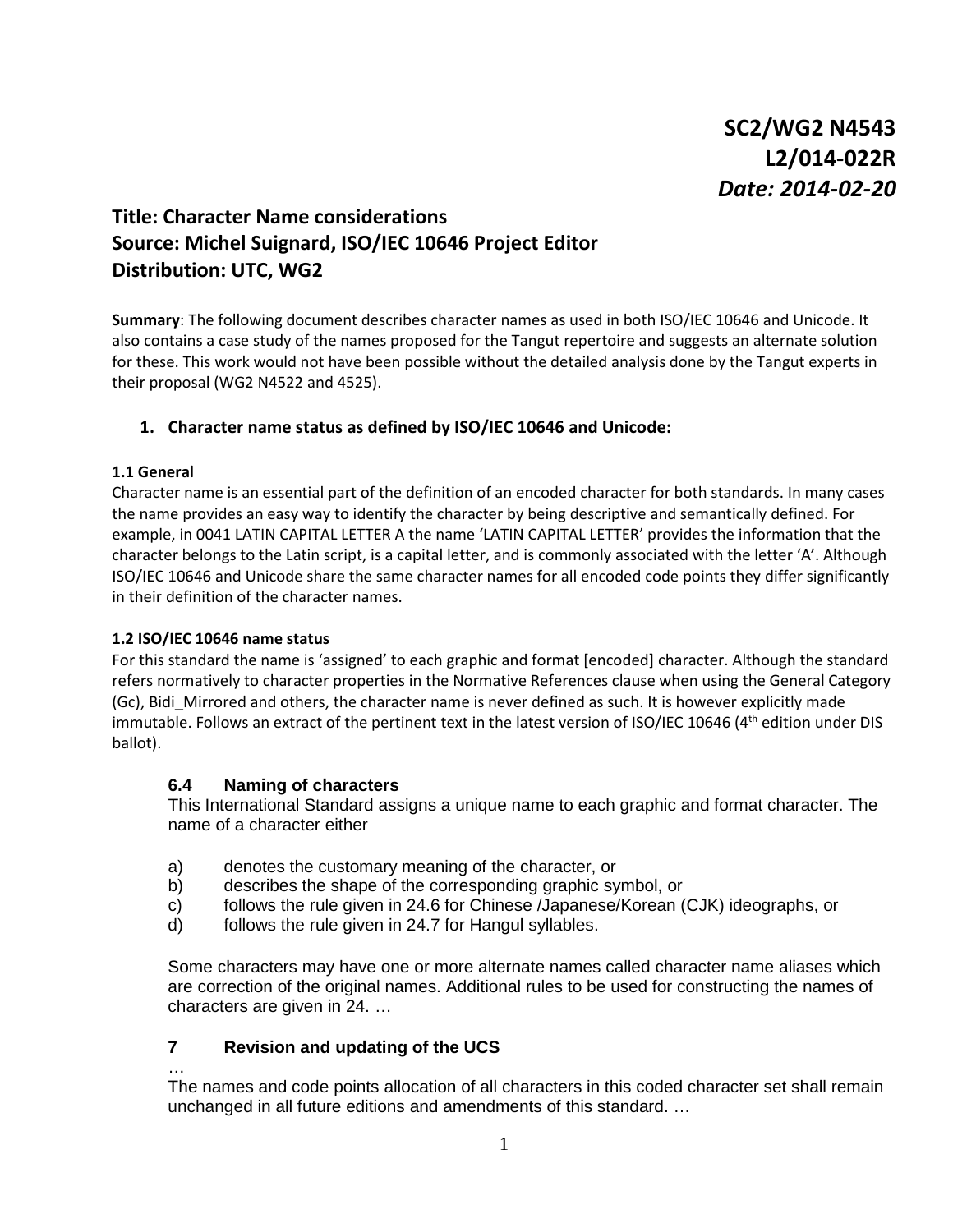### **1.3 Unicode Status**

For Unicode, the character name is a normative immutable property. Consequently, the standard includes a formal definition for that property. It also provides some User Interface considerations. The following is an extract of the Chapter 4 Character Properties from the Unicode Standard 6.2.

### **4.8 Name**

Unicode characters have names that serve as unique identifiers for each character. The character names in the Unicode Standard are identical to those of the English-language edition of ISO/IEC 10646.

Where possible, character names are derived from existing conventional names of a character or symbol in English, but in many cases the character names nevertheless differ from traditional names widely used by relevant user communities. The character names of symbols and punctuation characters often describe their shape, rather than their function, because these characters are used in many different contexts. …

**Stability**. Once assigned, a character name is immutable. It will never be changed in subsequent versions of the Unicode Standard. Implementers and users can rely on the fact that a character name uniquely represents a given character. …

**Character Name Aliases**. Sometimes errors in a character name are discovered after publication. Because character names are immutable, such errors are not corrected by changing the names. However, in some limited instances (as for obvious typos in a character name), the Unicode Standard publishes an additional, corrected name as a normative character name alias. (See Definition D5 in Section 3.3, Semantics.) Character name aliases are immutable once published and are also guaranteed to be unique in the namespace for character names. A character may, in principle, have more than one normative character name alias. …

### **Unicode Name Property**

Formally, the character name for a Unicode character is the value of the normative character property, "Name". Most Unicode character properties are defined by enumeration in one of the data files of the Unicode Character Database, but the Name property is instead defined in part by enumeration and in part by rule. A significant proportion of Unicode characters belong to large sets, such as Han ideographs and Hangul syllables, for which the character names are best defined by generative rule, rather than oneby-one naming.

**Formal Definition of the Name Property**. The Name property (short alias: "na") is a string property, defined as follows:

• For Hangul syllables, the Name property value is derived by rule, as specified in Section 3.12, Conjoining Jamo Behavior, under "Hangul Syllable Name Generation," by combining a fixed prefix and appropriate values of the Jamo\_Short\_Name property. For example, the name of U+D4DB is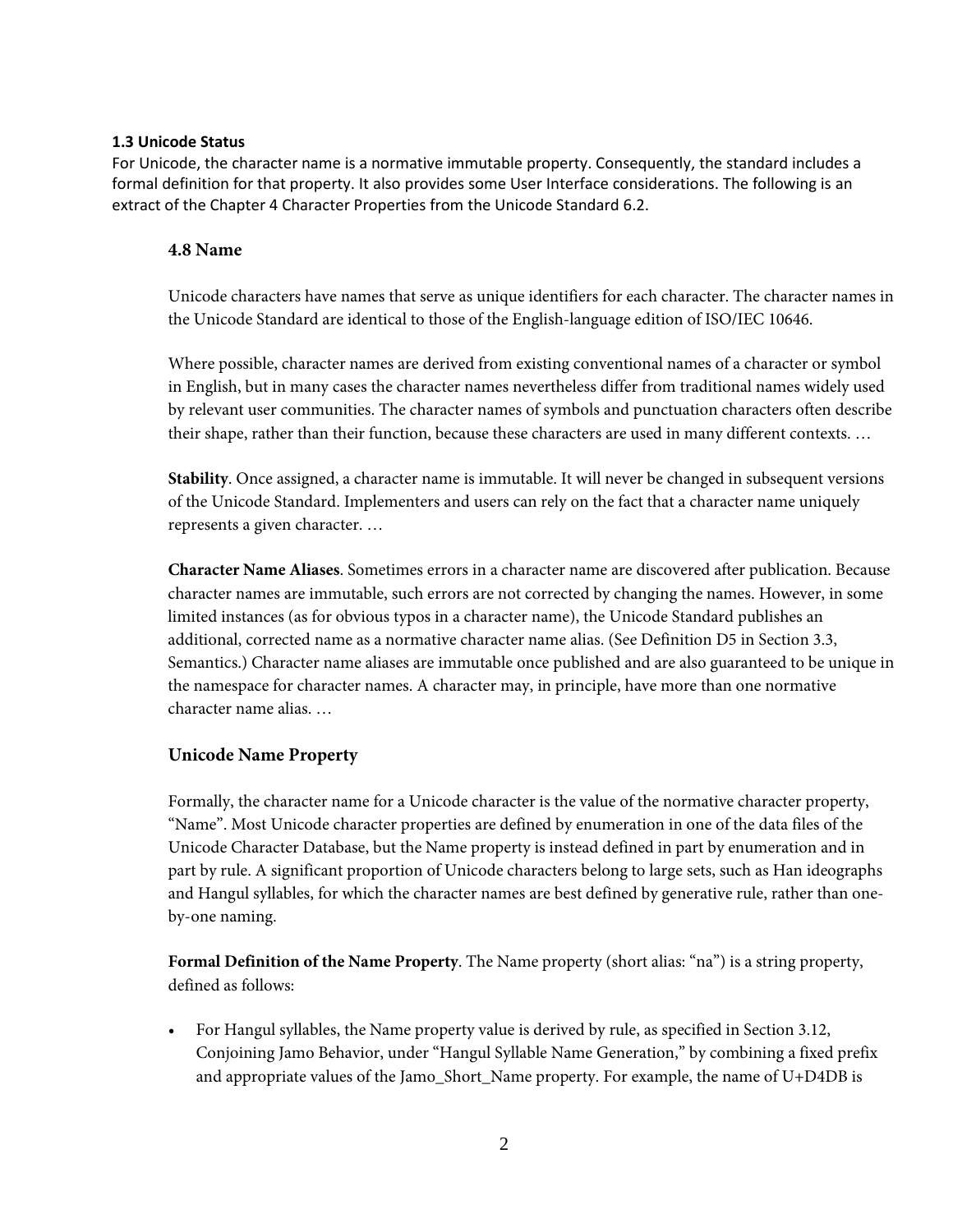hangul syllable pwilh, constructed by concatenation of "hangul syllable" and three Jamo\_Short\_Name property values, " $p$ " + "wi" + "lh".

- For ideographs, the Name property value is derived by concatenating the string "cjk unified ideograph-" or "cjk compatibility ideograph-" to the code point, expressed in hexadecimal, with the usual 4- to 6-digit convention. For example, the name of U+4E00 is cjk unified ideograph-4e00. Field 1 of the UnicodeData.txt data file uses a special convention to indicate the ranges of ideographs for which the Name property is derived by rule.
- For all other Graphic characters and for all Format characters, the Name property value is as listed in Field 1 of UnicodeData.txt. For example, U+0A15 gurmukhi letter ka or U+200D zero width joiner.
- For all other Unicode code points of all other types (Control, Private-Use, Surrogate, Noncharacter, and Reserved), the value of the Name property is the null string. In other words, na="".

The generic term "character name" refers to the Name property value for an encoded Unicode character. …

**User Interfaces**. A list of Unicode character names may not always be the most appropriate set of choices to present to a user in a user interface. Many common characters do not have a single name for all English-speaking user communities and, of course, their native name in another language is likely to be different altogether. The names of many characters in the Unicode Standard are based on specific Latin transcription of the sounds they represent. There are often competing transcription schemes. For all these reasons, it can be more effective for a user interface to use names that were translated or otherwise adjusted to meet the expectations of the targeted user community. By also listing the formal character name, a user interface could ensure that users can unambiguously refer to the character by the name documented in the Unicode Standard.

# **2. A study of character names currently specified**

In a first approach, character names can be seen as either based on rules (CJK Ideographs and Hangul Syllables) or based on semantic/graphical. However, it is more subtle:

- Some rules (for example Hangul Syllables) are creating names that are semantic in nature. But the encoding made possible to derive those names from the code points. The rule is just a shortcut to express the same semantic content.
- Most of the rules incorporate in the name a constant part (for example CJK UNIFIED IDEOGRAPH) with the code point of the character; example: 4E00 CJK UNIFIED IDEOGRAPH-4E00. Their true identification is done by source references.
- Some names, although not rules based, have no semantic. For example, Egyptian Hieroglyphs (not rules based) have names based on catalog numbers which are analogous to source references. Many other repertoires use the same catalog numbers schemes in their name: Linear A, Anatolian Hieroglyph, and Ancient Greek Musical Notation.
- Some names are a mix of catalog number and semantic (many examples in the Linear B Syllabary block), example: 10043 LINEAR B SYLLABLE B071 DWE.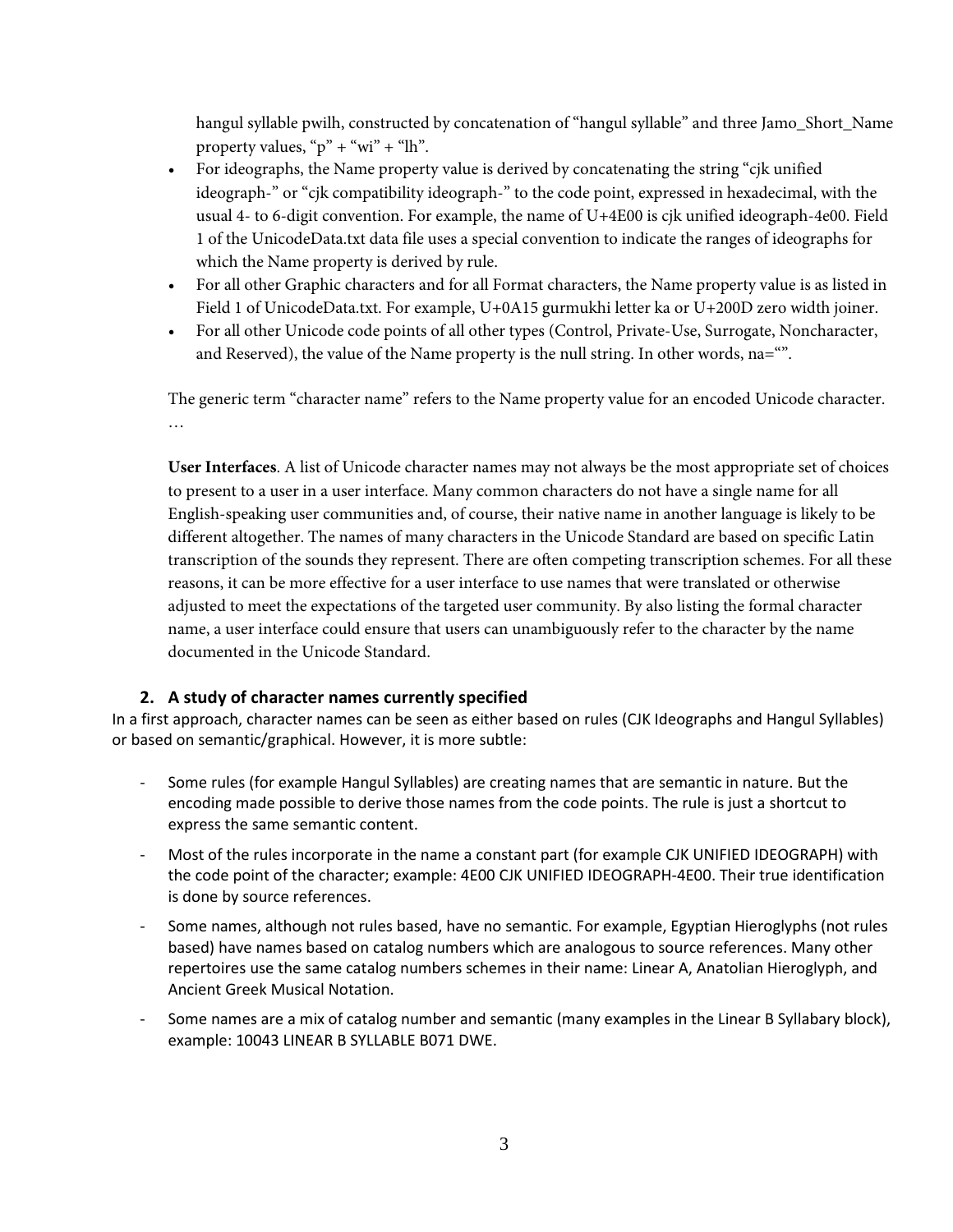- Some rule based characters (CJK Compatibility ideographs) still have their names contained in the repository for non-rule based characters. This is because originally these character names were not defined as rule based.
- Symbols can either be described semantically or graphically. There is no definitive convention. Compare for example 2610 □ BALLOT BOX with 25A1 □ WHITE SQUARE.

The immutability of character names is not problematic for names that are describing meaning/semantic or graphic shapes. Even a typo does not mask the identity of the character, and in the most nefarious cases, character name aliases can be added. However, it becomes problematic for source information such as catalog numbers. The issue was avoided altogether for CJK Ideographs by not including the source reference in the name. Source references, although normative, are not immutable and can be modified. However if the names were to include such erroneous references, they cannot be fixed and any tools mining that information have to build exception tables. In other words, if a catalog number is found to be in error in a name, it cannot be fixed and the character name and the formal catalog number reference will be erroneous forever.

Another less than optimal case is the semantic/catalog hybrid name. Typical examples are the Linear B Syllabary and Linear B Ideograms blocks with character names as 10043 LINEAR B SYLLABLE B071 DWE, 100C3 LINEAR B IDEOGRAM B191 HELMET, containing catalog numbers (071 and 191), and descriptions (DWE and HELMET). Such hybrid names creates an unnecessary complication to extract either the catalog or the semantic portions.

Related to this hybrid case, it is difficult to merge various catalog schemes in a single name. By having a syntax restricted to a small repertoire (A-Z, 0-9, Space, Hyphen-Minus), names are ill suited to describe multiple references. Typically you want a syntax allowing multiple fields per line (such as comma separated format or similar).

While these issues are somewhat workable on small blocks they become very problematic in large repertoires. In all cases, using catalog/source references in names is not a good idea and should be avoided for all future repertoires, whatever the size of the repertoire.

# **3. Case study: Tangut repertoire**

Tangut is a proposed repertoire with currently 6125 characters which is using names with catalog numbers. These numbers are extracted from several catalogs with their own convention. These are the following (from WG2 N4522):

- **Lǐ Fànwén 2008** (*Tangut-Chinese Dictionary*, 2nd ed.)
- **Kyčanov and Arakawa 2006** (*Tangut-Russian-English-Chinese Dictionary*)
- **Lǐ Fànwén 2006** (Comparative Study of *Wuyin Qieyun* and *Wenhai Baoyun*)
- **Hán Xiǎománg 2004** (PhD dissertation on the correct form of Tangut ideographs)
- **Lǐ Fànwén 1997** (*Tangut-Chinese Dictionary*, 1st ed.)
- **Lǐ Fànwén 1986** (*Study of the Homophones*)
- **Sofronov 1968** (*Grammar of the Tangut Language*)
- **Nishida 1966** (*Little Dictionary of Tangut*)
- Shǐ Jīnbō *et al*. 1983 (*Study of the Sea of Characters*)

Initially in 2008, Tangut had been proposed with names similar to the CJK schema such as:

xxxxx TANGUT CHARACTER-xxxxx (xxxxx being the proposed code point for the characters) . This was presented in WG2 N3509 (Working Draft ISO/IEC 10646 2<sup>nd</sup> edition 2008), in sub-clause 6.4: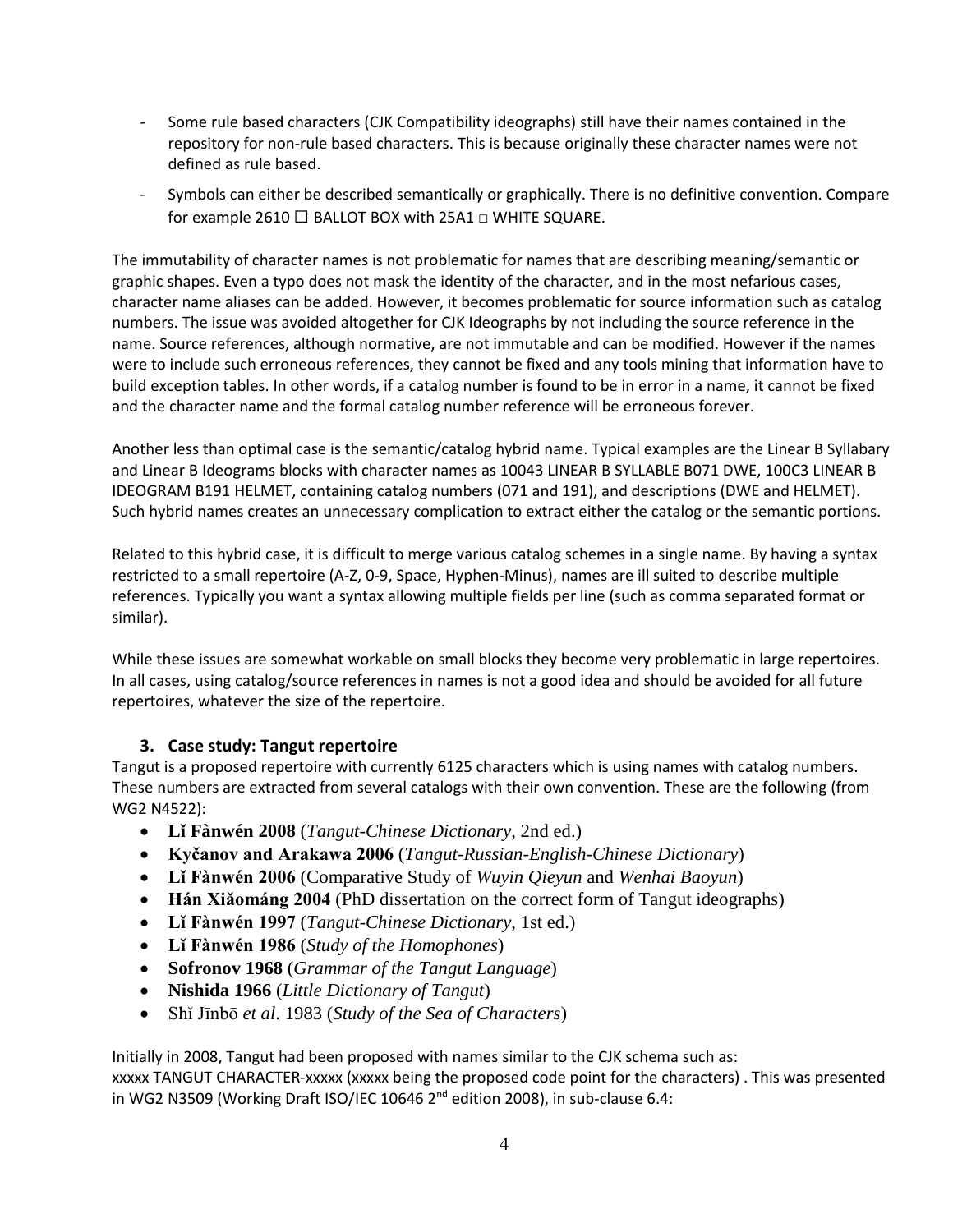ISO/IEC 10646 assigns a unique name to each character. The name of a character either

- a. denotes the customary meaning of the character, or
- b. describes the shape of the corresponding graphic symbol, or
- c. follows the rule given in 24.5 for Chinese /Japanese/Korean (CJK) ideographs, or
- d. follows the rule given in 24.6 for Tangut characters, or
- e. follows the rule given in 24.7 for Hangul syllables.

### And in sub-clause 24.6:

### **24.6 Character names for Tangut characters**

For Tangut characters the names are algorithmically constructed by appending their coded representation in hexadecimal notation using their five hexadecimal digit value to "TANGUT CHARACTER-".

The proposal never progressed enough to address any issue concerning referencing of the sources as would have been expected. But all technical changes required for the repertoire had been incorporated in the working draft.

More recently (October 2012, revised in January 2014), a newer proposal was made proposing roughly the same repertoire with new names incorporating seven sources (two of the source above are not used in the names). Syntax is as following (WG2 N4522 and 4525), with the sequence in bold following 'TANGUT SIGN':

- Lǐ Fànwén 2008 : **L2008-***nnnn* (where a character maps to a single entry) or **L2008-***nnnn-nnnn*  (where a character maps to two entries)
- Lǐ Fànwén 2006 : **L2006-***nnnn*
- Hán Xiǎománg 2004 : **H2004-***nnnn*
- Lǐ Fànwén 1997 : **L1997-***nnnn*
- Lǐ Fànwén 1986 : **L1986-***nnnn*
- Sofronov 1968 : **S1968-***nnnn*
- Nishida 1966 : **N1966-***nnn-nnn* (the last digit may be a letter or a double letter)

For example, the name list entry for 1701C reads: TANGUT SIGN L2008-0042-4537.

This schema presents some issues:

- It conflates in a single property a rather inefficient way the source name and multiples source values,
- It also mixes in a similar notation either a dual source or a single source with two elements,
- It merges in a single name space (the character name) all the 7 sources,
- And worse of all, because the names are immutable, errors cannot be fixed on what is a data intensive notation. Furthermore, the single name space for the 7 sources can never be dis-unified, because of immutability (i.e. it is not a possible to ever create a notation allowing more than one source in the name).

Guaranteeing an error free list of 6125 items is a tall order. The CJK source references share a similar issue and errors are frequently spotted, more than ten years after these references were originally registered. Because these references are not immutable, it is manageable.

In fact, a close inspection of the current Tangut name list seems to indicate some issues: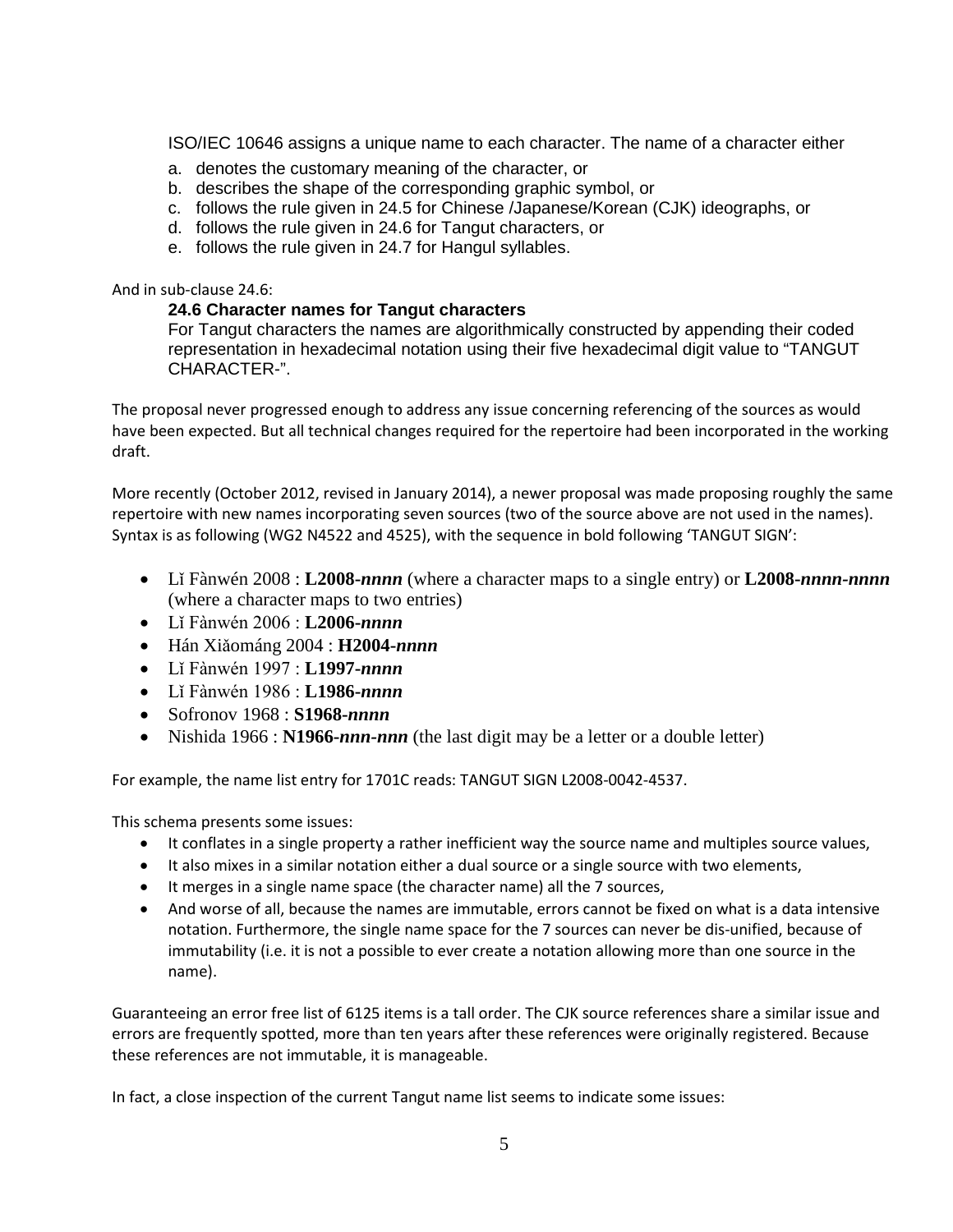### **a) Case of 184A1**

The document WG2 N4525, page 64, shows the following value for 184A1:

# 184A1 蘧 TANGUT SIGN L2006-5597

But in WG2 N4522, page 605, it shows (other sources cut to fit in page):

| Code<br>Point | Glyph | Nominal<br>ច្ឆ | Radical          | Stroke<br>Count | Stroke<br>Order                        | (Xià-Hàn<br>Γ,<br>Fànwé<br>Zìdiăn)<br>2008 | Fànwén<br>2006 | (Xià-Hàn<br>c,<br>Fànwén<br>Zidiăn)<br>1997 | 6uo<br>Fân<br>Wén<br>ЯŘ<br>1986 |
|---------------|-------|----------------|------------------|-----------------|----------------------------------------|--------------------------------------------|----------------|---------------------------------------------|---------------------------------|
| 184A0         | 蠹     | □■□《 【         | R <sub>285</sub> | 19              | <b>GABBBACCCQ</b><br><b>DCABABFAA</b>  | 蠹<br>1186                                  | 蠹<br>5997      |                                             |                                 |
| 184A1         | 蠢     | ⊟≝□纟⊟≛凡        | R <sub>285</sub> | 20              | <b>GABBBACCCQ</b><br><b>DCABABFAAC</b> |                                            | 蠢<br>1186      | <b>蘿</b><br>1186                            | 纛                               |

According to the source used (L2006), the value should have been 1186, not 5597. Note that 184A0 has L2008- 1186, but it is a different source (L2008 instead of L2006).

Then, there is the character 17C06:

with 5597 as its source value for L2008. However, according to WG2 N4522:

| ຕ<br>နို<br>Point | ໑<br><b>Lyph</b> | ഇ<br><u>ns</u>                                                                                                                                                                    | Radical | Stroke<br>ດ<br>inuo: | Stroke<br>Order            | ≎<br>$-$<br>m.<br>굢<br>g.<br>ή.<br>Ŋ<br>2008<br>idiăn) | - 1<br>ᇟ<br>$\tilde{\mathbf{e}}$<br>2006 | ≎<br>E.<br>ā.<br>굢<br>Hàn<br>శ్ర్<br>Zidiăn)<br>1661 |
|-------------------|------------------|-----------------------------------------------------------------------------------------------------------------------------------------------------------------------------------|---------|----------------------|----------------------------|--------------------------------------------------------|------------------------------------------|------------------------------------------------------|
| <b>17C06</b>      | 綩                | <b>茅  尼</b><br>$[] \centering \includegraphics[width=0.47\textwidth]{figs/fig_10002} \caption{The 3D (blue) and the 4D (blue) are shown in Fig.~\ref{fig:10}.} \label{fig:10003}$ | R098    | 15                   | <b>DCJCDABCCC</b><br>QEAMC | 綩<br>5597                                              | 綩<br>5597                                | 飙                                                    |

It also has the same source value for L2006 and L1997, meaning it could have been encoded as 'TANGUT SIGN L2006-5597' if L2008-5597 did not already exist. Clearly an error here for 174A1 with a probable fix for the name to be TANGUT SIGN L2006-1186 (instead of TANGUT SIGN L2006-5597).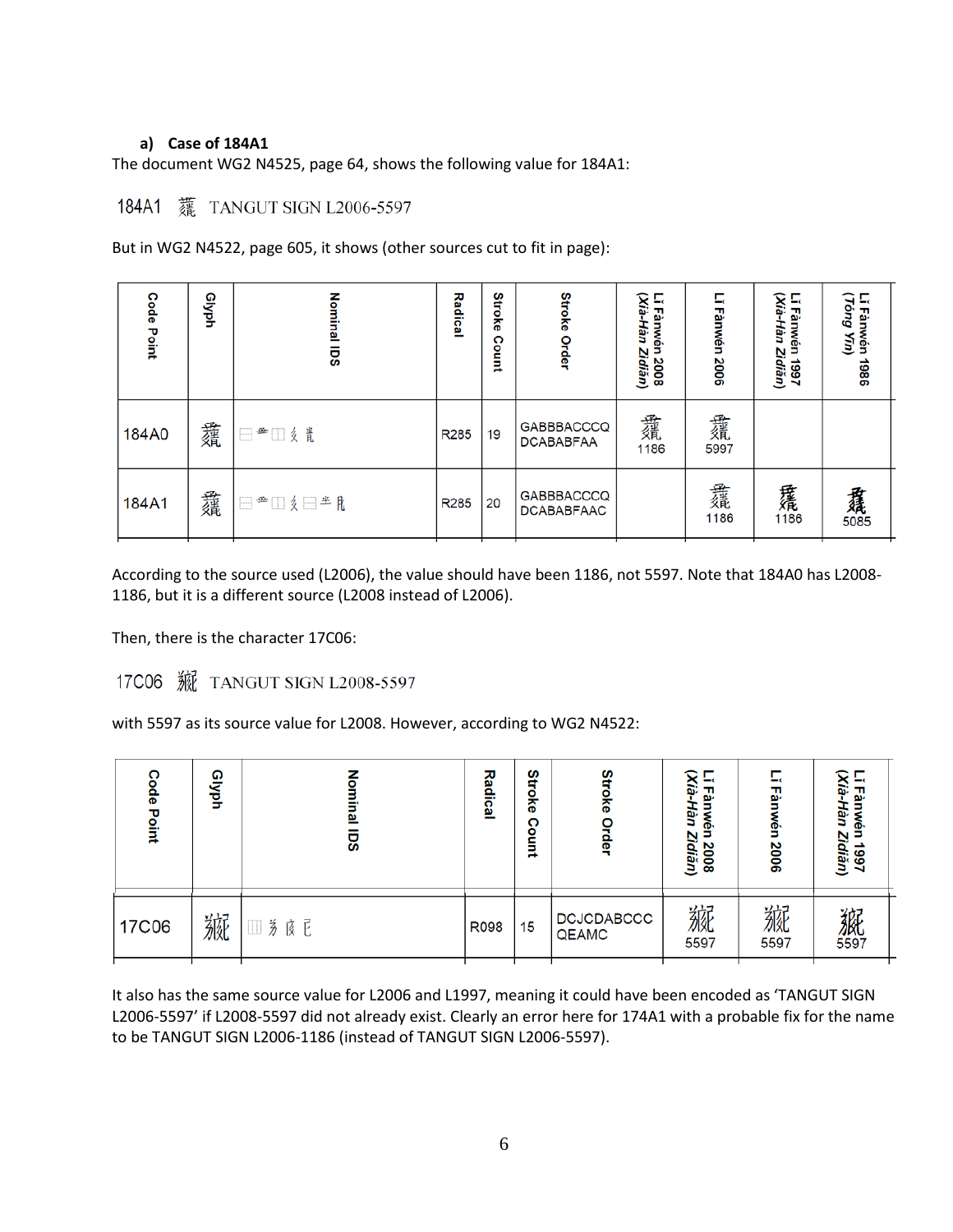b) **The case of H2004 sources**: All sources referenced using H2004-nnnn from 'Hán Xiǎománg 2004' use a H2004 notation not distinguishing between the H1 and H2 sub-division which corresponds to the two lines for that column as seen below:

| <b>Code Point</b> | dyph | <b>Nominal IDS</b> | Radical | Stroke<br>Count | <b>Stroke Order</b>    | (Xià-Hàn<br>Lĭ Fànwén 2008<br>Zidiăn) | Lǐ Fànwén 2006 | Lĭ Fànwén 1997<br>(Xià-Hàn Zìdiăn) | Lǐ Fànwén 1986<br>(Tóng Yĩn) | Kyčanov &<br>Arakawa 2006 | 2004<br>Hán Xiăománg |
|-------------------|------|--------------------|---------|-----------------|------------------------|---------------------------------------|----------------|------------------------------------|------------------------------|---------------------------|----------------------|
| 1744E             | 蕏    | □←Ⅲ《日              | R040    | 11              | <b>DCACCCQABE</b><br>A | 奫                                     | 薪              | 磊                                  | 薪                            | 奫                         | 薪                    |
| 1744F             | 颏    | □ "□ 《 《           | R040    | 11              | DCACCCQCCC<br>Q        | 薮<br>4950                             | 蔹<br>4950      | 姦                                  | 茲                            | 菽<br>2928                 | 薮阳                   |
| 17450             | 蕣    | □ "□ 《 半           | R040    | 11              | DCACCCQDCC<br>в        | 蕣                                     | 蕣<br>5002      | 豬                                  | 萪<br>0975                    | 葬<br>0444                 |                      |
| 17451             | 兹    | □ 一 □ 彡 爻          | R040    | 11              | <b>DCACCCQDCC</b><br>Q |                                       |                |                                    |                              |                           | 菝<br>1066            |

H1 and H2 cannot share the same numeric values because their name spaces collide, for example, the character 17CEB has H1=3000 and H2=3217 and 17DC4 has H1=3217 and H2=3337 (source WG2 N4522). It is just because they both have a primary L2008 source and therefore do not use the H2004 source value that the issue is avoided.

Furthermore, as of now, all 9 proposed characters using that source are from the H1 subset. It seems however an oversight to not carry that distinction in the source reference. Should an extension to the repertoire reveals a character only present in the H2 subset, the current schema would not carry over.

These two issues were found doing a quick check of the repertoire, so there is a great chance that more errors exist. This does not pretend to be a thorough review of the repertoire but just a quick demonstration on how using cataloging on a large repertoire is prone to error and therefore including catalog number in an immutable property (name) is not a wise idea.

# **4. Case for catalog name based made by document WG2 N4522**

The document WG2 N 4522 in page 43 provides some elements of discussion concerning Tangut name. For example, section 9.0 'Character Names', first paragraph:

According to ISO/IEC 10646 clause 6.4 "Naming of characters", the name of a character (other than CJK ideographs and Hangul syllables) should denote its customary meaning or describe the shape of the corresponding graphic symbol.

While it describes the a) and b) sub-clause of 6.4, the text omits to present the c), d) sub-clause describing the rule based for other characters (CJK ideographs and Hangul syllables), described here in section 1.2. Obviously, should the Tangut been encoded, a new e) sub-clause could be added, along with any appropriate text required for a new repertoire.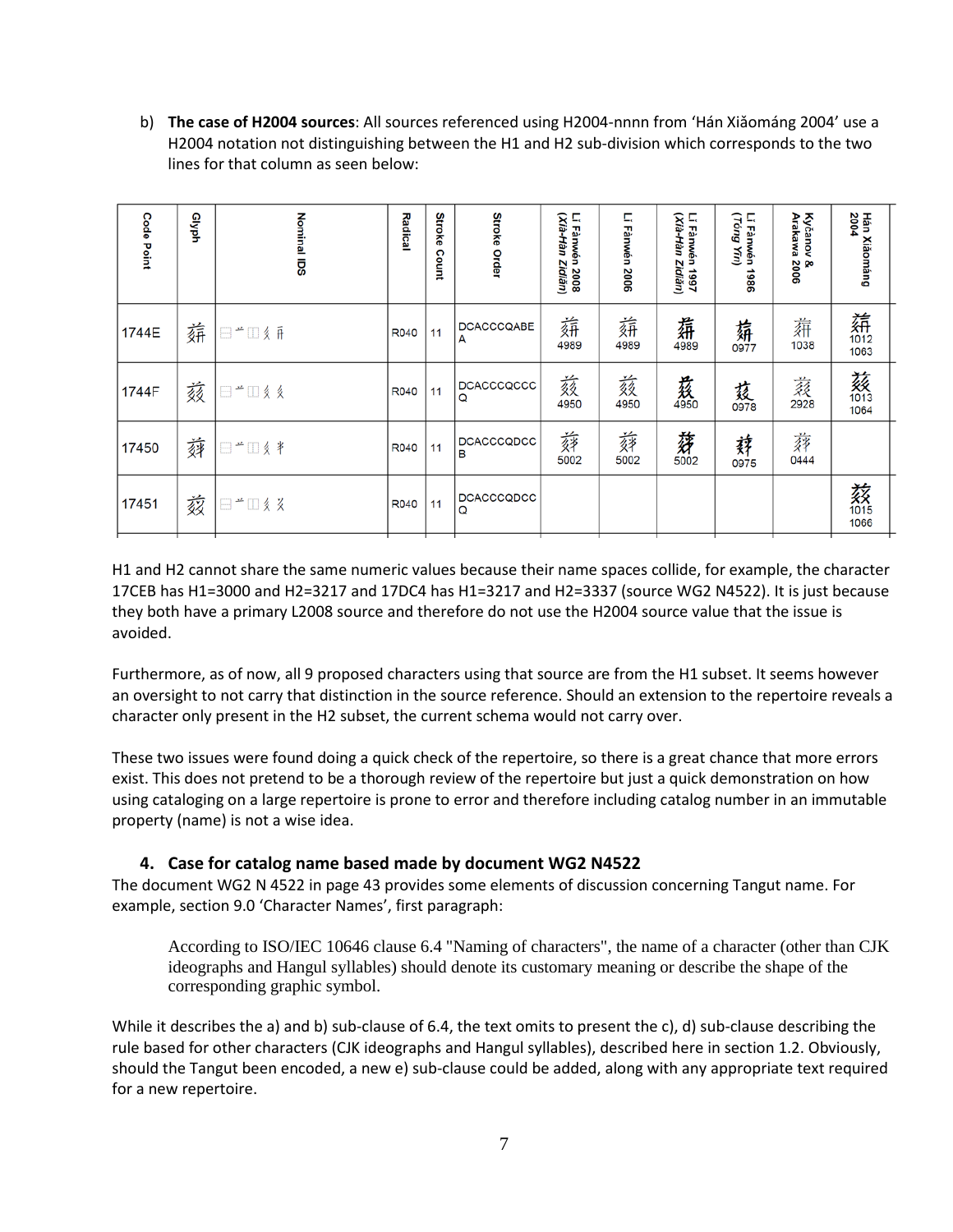Then the second paragraph says:

In a previous Tangut encoding proposal by Richard Cook (N3297), it was proposed to give Tangut characters algorithmic names of the pattern "TANGUT CHARACTER-17000", although such names contravene ISO/IEC 10646 clause 6.4, and no rationale for this naming convention was provided.

It is a rather incorrect characterization of the situation. Saying that new repertoire names (and any other technical change induced by an amendment) contravene existing text of a standard is absurd. It is the whole point of an amendment to make the appropriate technical changes to the standard. In the first proposed amendment (and the corresponding working draft of the standard) introducing the Tangut repertoire, a new sub-clause had been introduced to add the new rule based names along with CJK ideographs, and Hangul syllables. This is a normal process and does not constitute a violation or contravention.

Then in section 9.1 'Rationale for Using Algorithmic Names', the points made for using rule-based name are size and error prone. As shown above, the error concern is real and already demonstrated today as shown above.

The other points that are not mentioned in the document in favor of a rule based approach are the following:

- By dis-associating the cataloging from the name, it allows separate, data-mining friendly access to these various catalog numbers,
- It does not force catalog numbers to be frozen by an immutable scheme (name),
- It is expandable as new needs arise or more research is performed to show additional information,
- It allows a richer presentation in the name, including radical stroke info and multiple sources if so desired,
- It can do anything that the rationale for using catalog-based Names (section 9.2) shows with a very simple processing of an additional file. And that additional file may contain much more information that any name based system can ever do.

Then in the second paragraph of section 9.3 'Discussion' the following point is made:

We are also concerned about the implications of using algorithmic names for Tangut characters for future additions of new sets of characters to the standard. We consider that using algorithmic names for Tangut characters is an architectural change to the standard is[sic] it necessitates a change to ISO/IEC 10646 clause 6.4, and may impact on future character encoding proposals. If algorithmic names for Tangut were to be accepted, what would the criteria be for using algorithmic names versus meaningful names be for future character additions? Is there some, as yet unspecified, threshold for the size of the proposed character set (e.g. all future proposed character sets with more than 1,000 characters should use algorithmic names)? Or would the nature of the proposed character set have a bearing on whether to use meaningful or algorithmic names (e.g. all large, historic scripts should use algorithmic names)? Or would the nature of the proposed character names be relevant to the issue (e.g. algorithmic names are preferable to catalogue-based names)? We believe that these are questions that need answering, and that the issue of whether to use algorithmic names for Tangut characters should be framed in the larger context of character naming rules in the ISO/IEC 10646 standard.

The point made that adding a sub-clause to an existing set of assertions (clause 6.4) could be an architecture change has been already answered. It is no more an architecture change than adding any repertoire with the necessary text adjustment in the standard. The other points deserve study and this document is a partial answer to that. It does provide an alternate solution for Tangut which can be used for Tangut and similar repertoire in the pipeline. It could also be used for existing repertoires that have non rules based names. This is something that was done for CJK Compatibility Ideographs and it could be done for other existing repertoires.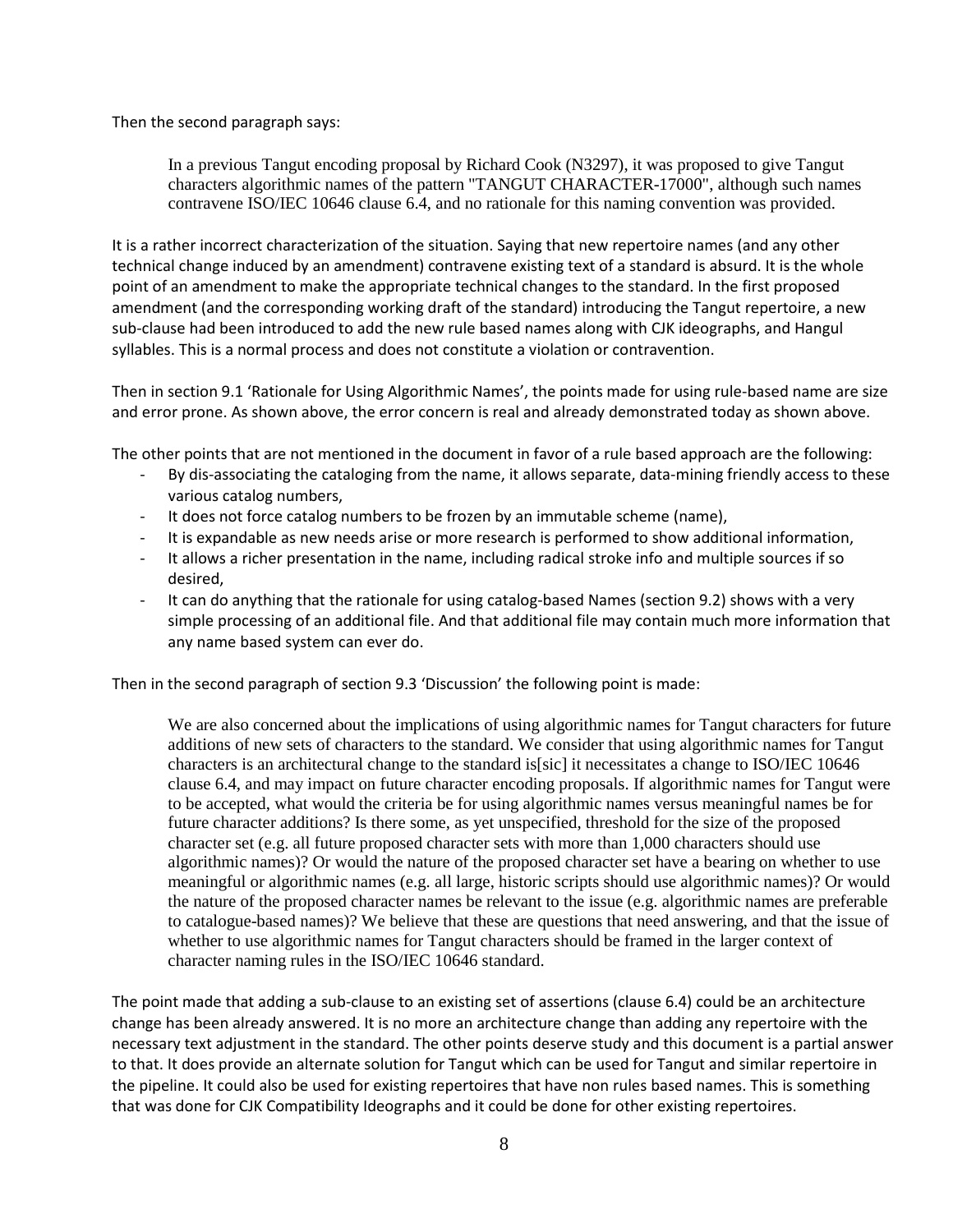Finally the document WG2 N4522 makes a point about applications as follows (section 9.2 'Rationale for Uisng Catalog-based names', page 43,  $3<sup>rd</sup>$  item:

Third-party character map and character picker applications normally allow users to find a given Unicode character by character name, and having algorithmic names would mean that users would be unable to search for individual Tangut characters in such applications unless they already knew the character's code point (it is unlikely that general-purpose character picker applications would support searching for Tangut names provided in a supplementary file in Unicode or ISO/IEC 10646).

It is trivial to build a pseudo-character name including such catalog information from a supplementary file. It could either be done directly in the character picker application or with an outside script in few lines of code. In addition, most character pickers already access additional files beyond the names list to determine blocks, scripts, and other criteria for selection. In fact, having a richer supplementary data file would allow the character picker to offer much more capability in accessing the characters, such as radical, stroke, multiple sources, etc… At the end, the user community will be much better served by having a richer data set made publicly available and easily exploitable by applications.

# **5. A better solution for the Tangut repertoire**

Instead of trying to fit all sources in the names as currently proposed, it seems wiser to use a mechanism where the name is a mere index (for example using the code point) and put the source reference in a separate data file where it can still be a normative property but not immutable. This also allows to expand the data file to represent the sources in multiple columns if desired. This has the added benefit of allowing the representation of ancillary information such as the radical, stroke info, available in WG2 N4522 but not conveyed in the current name list. Analogous to what is done for CJK repertoire, these bits of information could be presented in the chart along with the character glyph.

Here is an example of how it could look in the code chart for the characters 17E94..17E96:



The associated data file would contain the following info for these characters (syntax is tentative, kRSTUnicode is modeled after kRSUnicode used for CJK Ideographs with similar syntax but different code space, in 'kTGT\_MergedSrc', 'TGT' stands for Tangut and 'MergedSrc' indicates the merged status of the source